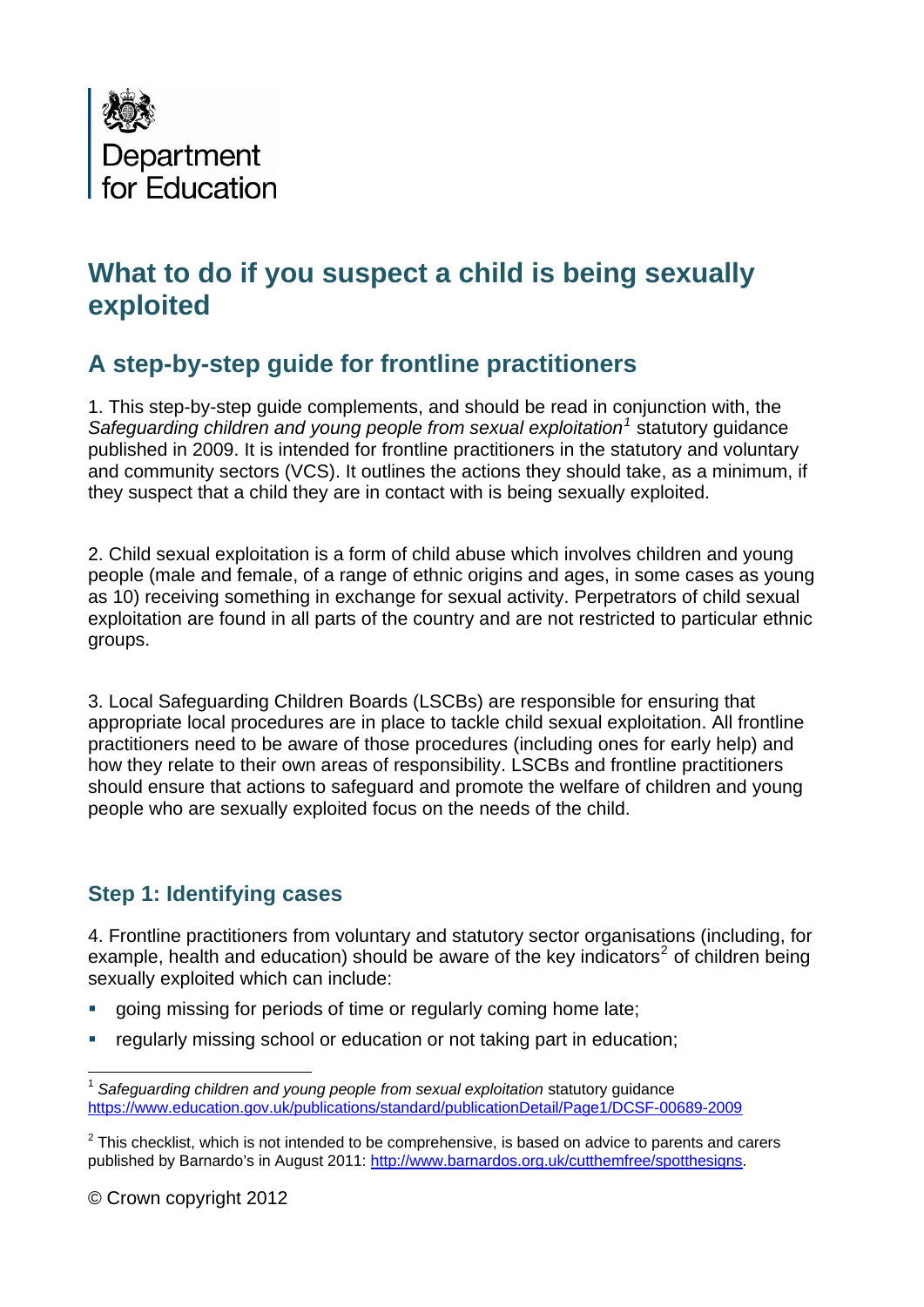- **a** appearing with unexplained gifts or new possessions:
- associating with other young people involved in exploitation;
- **•** having older boyfriends or girlfriends;
- **suffering from sexually transmitted infections;**
- **nood swings or changes in emotional wellbeing;**
- **drug and alcohol misuse: and**
- displaying inappropriate sexualised behaviour.

Practitioners should also be aware that many children and young people who are victims of sexual exploitation do not recognise themselves as such.

5. A significant number of children who are victims of sexual exploitation go missing from home, care and education at some point. Return interviews for young runaways can help in establishing why a young person ran away and the subsequent support that may be required, as well as preventing repeat incidents. The information gathered from return interviews can be used to inform the identification, referral and assessment of any child sexual exploitation cases.

6. In assessing whether a child or young person is a victim of sexual exploitation, or at risk of becoming a victim, careful consideration should be given to the issue of consent. It is important to bear in mind that:

- a child under the age of 13 is not legally capable of consenting to sex (it is statutory rape) or any other type of sexual touching;
- sexual activity with a child under 16 is also an offence;
- **i** it is an offence for a person to have a sexual relationship with a 16 or 17 year old if they hold a position of trust or authority in relation to them;
- where sexual activity with a 16 or 17 year old does not result in an offence being committed, it may still result in harm, or the likelihood of harm being suffered;
- non consensual sex is rape whatever the age of the victim; and
- **F** if the victim is incapacitated through drink or drugs, or the victim or his or her family has been subject to violence or the threat of it, they cannot be considered to have given true consent and therefore offences may have been committed.

Child sexual exploitation is therefore potentially a child protection issue for all children under the age of 18 years and not just those in a specific age group.

# **Step 2: Referring cases**

7. Where child sexual exploitation, or the risk of it, is suspected, frontline practitioners should discuss the case with a manager or the designated member of staff for child protection. If after discussion there remain concerns, local safeguarding procedures should be triggered, including referral to local authority (LA) children's social care and the police, regardless of whether the victim is engaging with services or not.

© Crown copyright 2012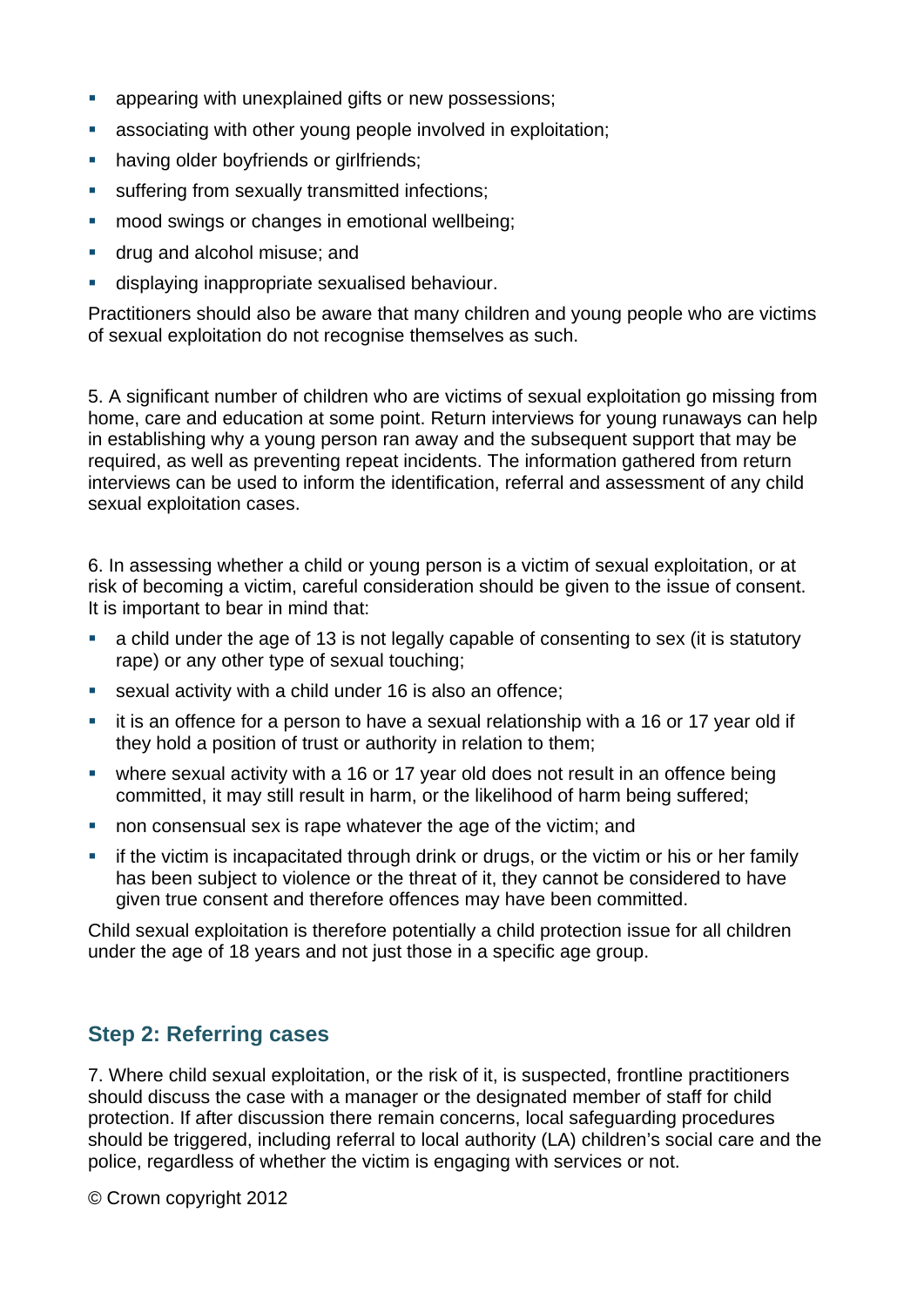# **Step 3: Assessment**

8. On receipt of a referral to LA children's social care, a qualified social worker should discuss the case with other services and professionals that they consider relevant and decide on a course of action within one working day of the referral. Where there is a risk to the life of a child or a likelihood of serious immediate harm, an agency with statutory child protection powers must act quickly to secure the immediate safety of the child.

9. An assessment under section 17 of the Children Act 1989 must be undertaken in all cases where child sexual exploitation, or the likelihood of it, is suspected. The local authority, health and other partners must follow the process set out in the *Framework for assessment of children in need and their families[3](#page-2-0)* . The assessment is not an end or a process in itself, but the means of informing the planning and delivery of effective services for children. The need to make timely, proportionate assessments to understand a child's needs and circumstances is critical to secure good outcomes for the most vulnerable children and young people. The assessment should contain a conclusion as to whether the child is suffering, or is likely to suffer, significant harm.

10. If a section 17 enquiry shows that a child is suffering, or is likely to suffer, significant harm, the social worker should hold a strategy discussion involving the police, health and other relevant statutory and VCS organisations to consider whether a section 47 enquiry is required. If the decision is taken to initiate a section 47 enquiry, the social worker should convene a child protection conference.

11. The child or young person's wishes and feelings should be considered when determining what services to provide and before making decisions about action to be taken to protect individual children.

12. Where the child or young person is not deemed to be in need, the social worker must consider onward referral to agencies who provide services for children and young people with additional needs (for example, a VCS or health organisation; see Step 4 below).

### **Step 4: Supporting victims out of CSE and in recovery**

13. Statutory agencies and voluntary sector organisations should reach agreement on the services to be provided to the child or young person and on how they will be coordinated. The types of intervention offered should be appropriate to the needs of the child or young person. They should take full account of both the identified risk factors and the child or young person's family and wider circumstances. The latter might, for example, include previous abuse, running away from home or care, involvement in gangs

<span id="page-2-0"></span> 3 The *Framework for assessment of children in need and their families* can be found at: [http://www.dh.gov.uk/en/Publicationsandstatistics/Publications/PublicationsPolicyAndGuidance/DH\\_40032](http://www.dh.gov.uk/en/Publicationsandstatistics/Publications/PublicationsPolicyAndGuidance/DH_4003256) [56.](http://www.dh.gov.uk/en/Publicationsandstatistics/Publications/PublicationsPolicyAndGuidance/DH_4003256) A draft revised framework was published for consultation on 12 June 2012. The final version will be published on the Department for Education website following the consultation.